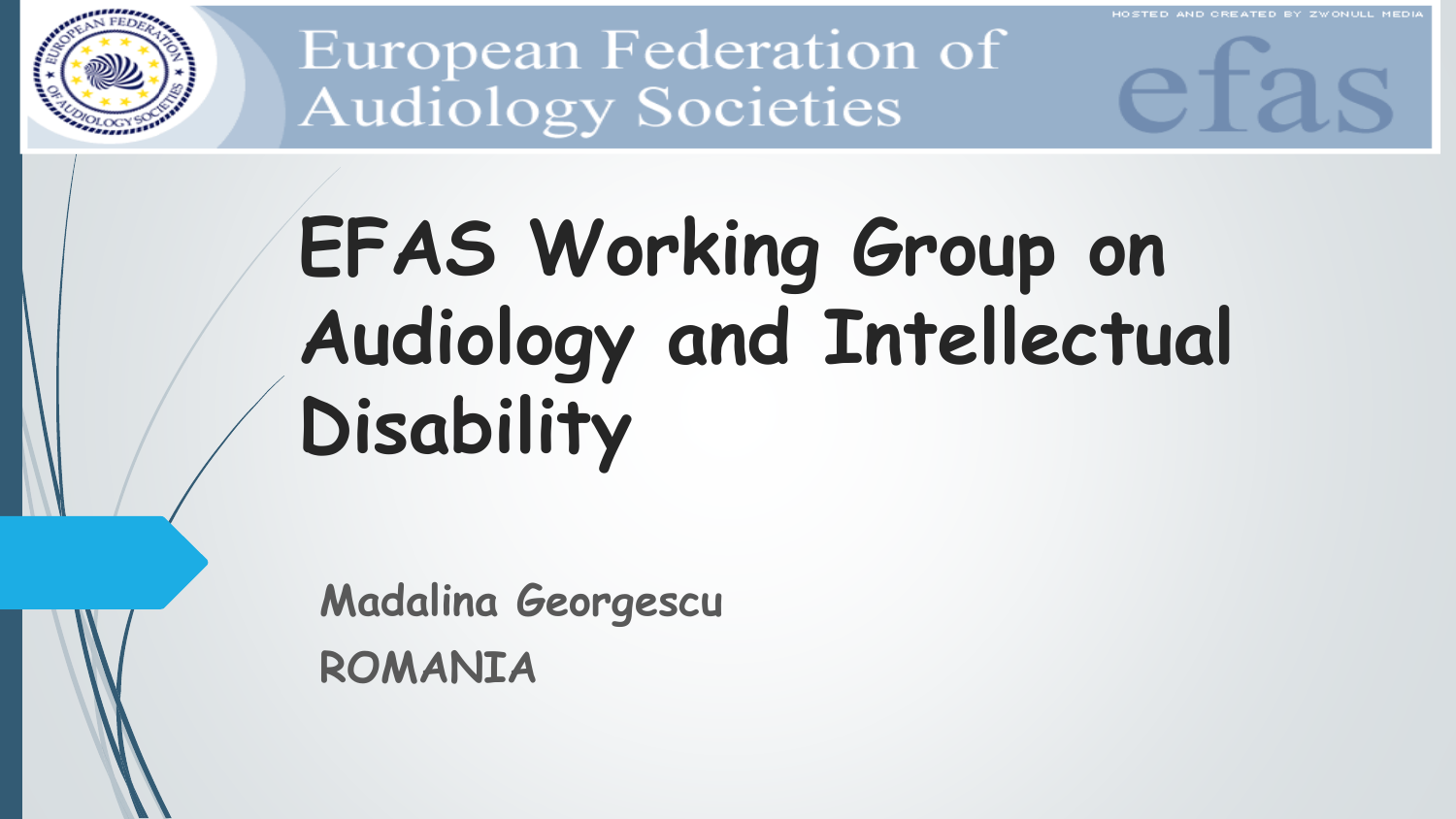

## **EFAS WG Audiology & intellectual disability**

pecial Olympics

**Healthy Athletes** Healthy)) Hearing  SOI - **Melina Willems,** *Global Clinical Advisor* Special Olympics Healthy Hearing

AND CREATED BY ZWONULL.

- Experience in Down's syndrome athlete
- EFAS board approval
- **Ear and hearing problems in people with an intellectual disability** (ID) are more common than in the general population.
- Hearing problems remain undetected, un-served and/or undertreated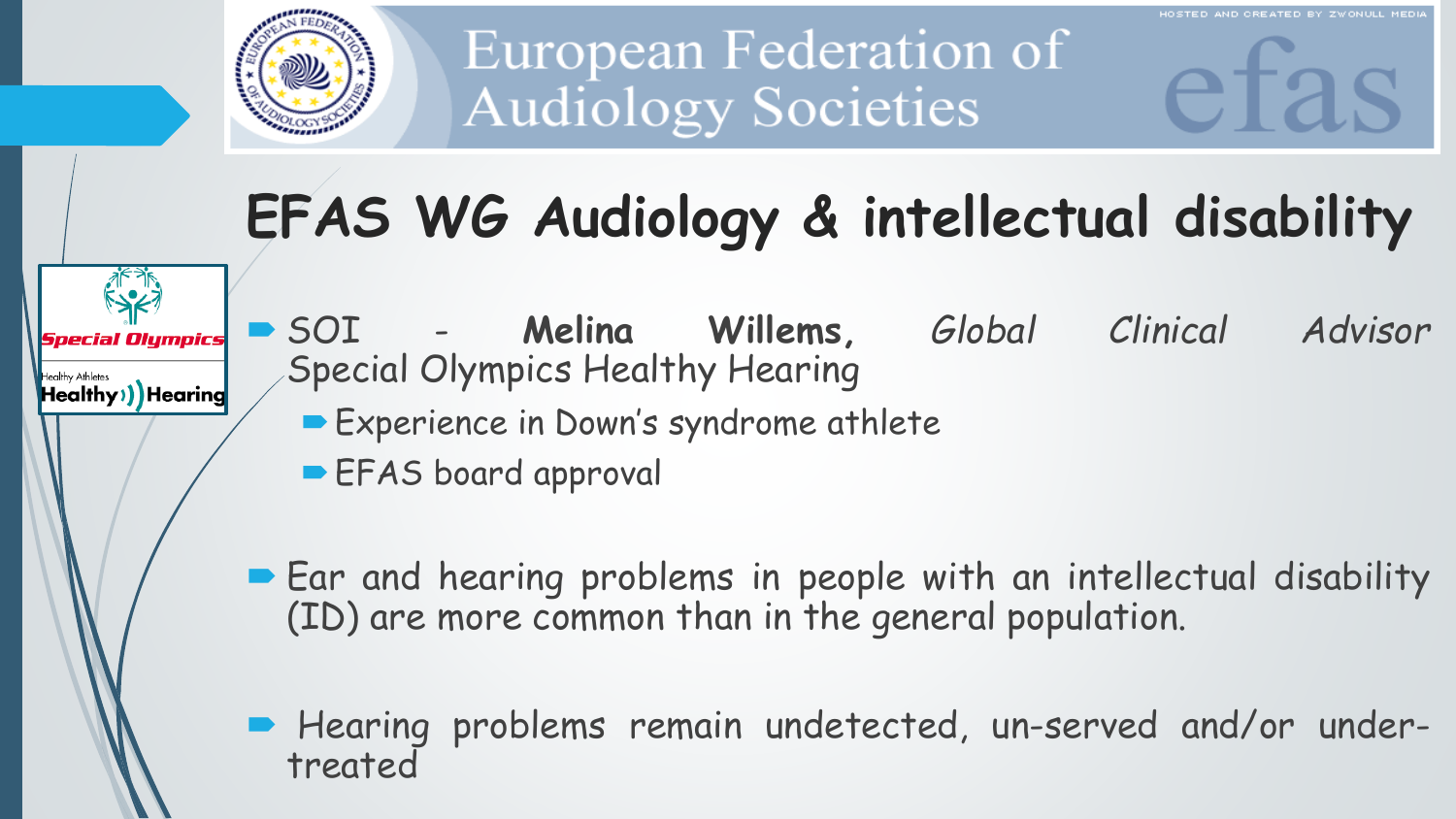STED AND CREATED BY ZWONULL MED

#### **Goals of the WG**

- **1.** Literature:
	- **Definition**
	- Making of a reference list with all relevant literature. Will be very useful information to achieve other goals.

#### 2. Questionnaire:

- Gathering information on screening and assessing ear, hearing, vestibular problems in people with an intellectual disability in different European countries by the use of a questionnaire.
	- Strong/weak points of implementing
- 3. Guidelines:
	- WG decided to develop quidelines instead of protocols. Guidelines can be used on European level, and can be adapted to protocols on National level.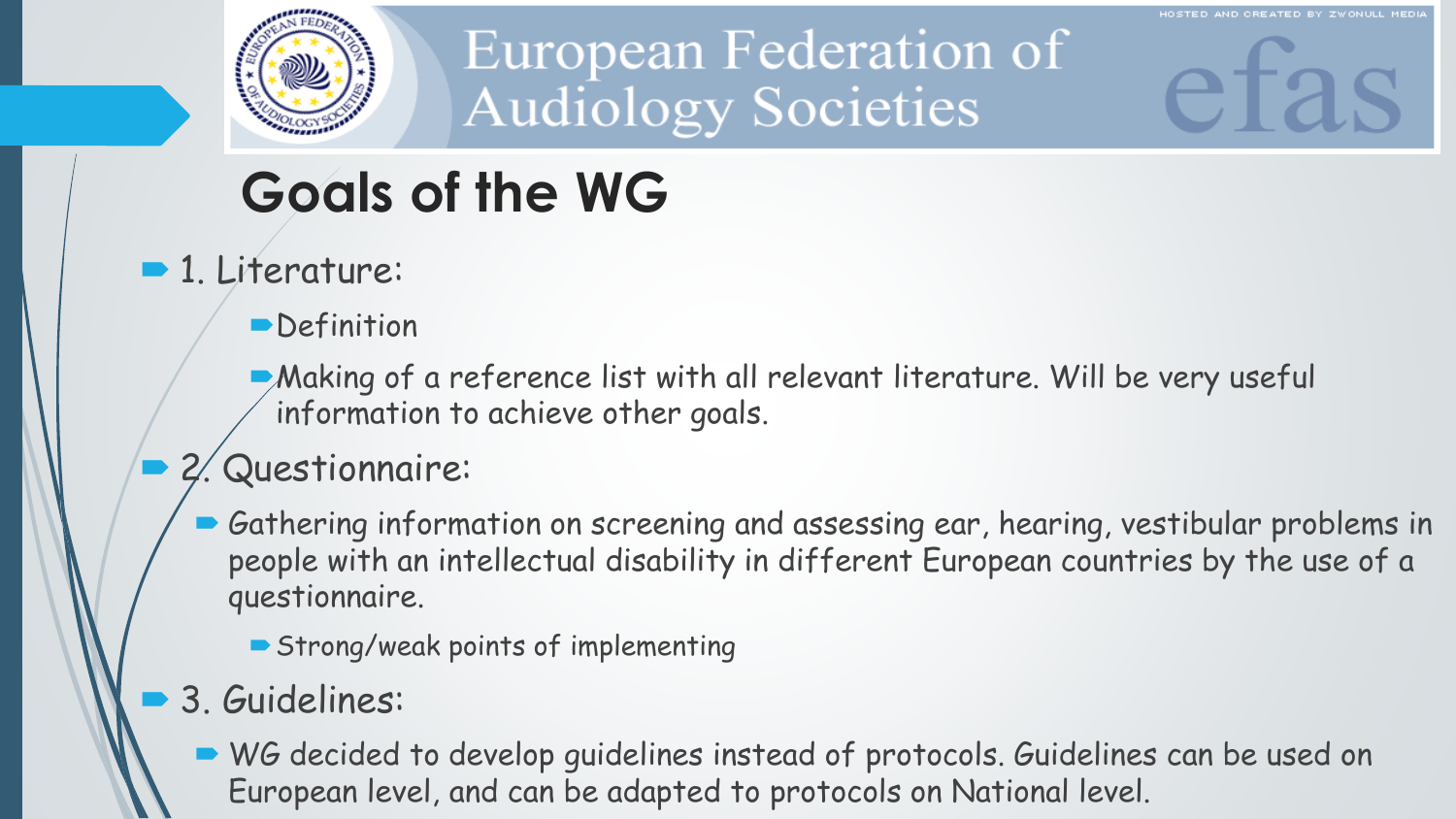

## **EFAS Working Group AID**

#### **• Three meetings**

- Definition ID target population
	- "Intellectual disability (ID) is characterized by significant limitations both in intellectual functioning and in adaptive behavior as expressed in conceptual, social, and practical adaptive skills. This disability originates before the age of 18." (AAIDD, 2010, p.6)

OSTED AND CREATED BY ZWONULL MEDI

- **Literature review**
- SOI experience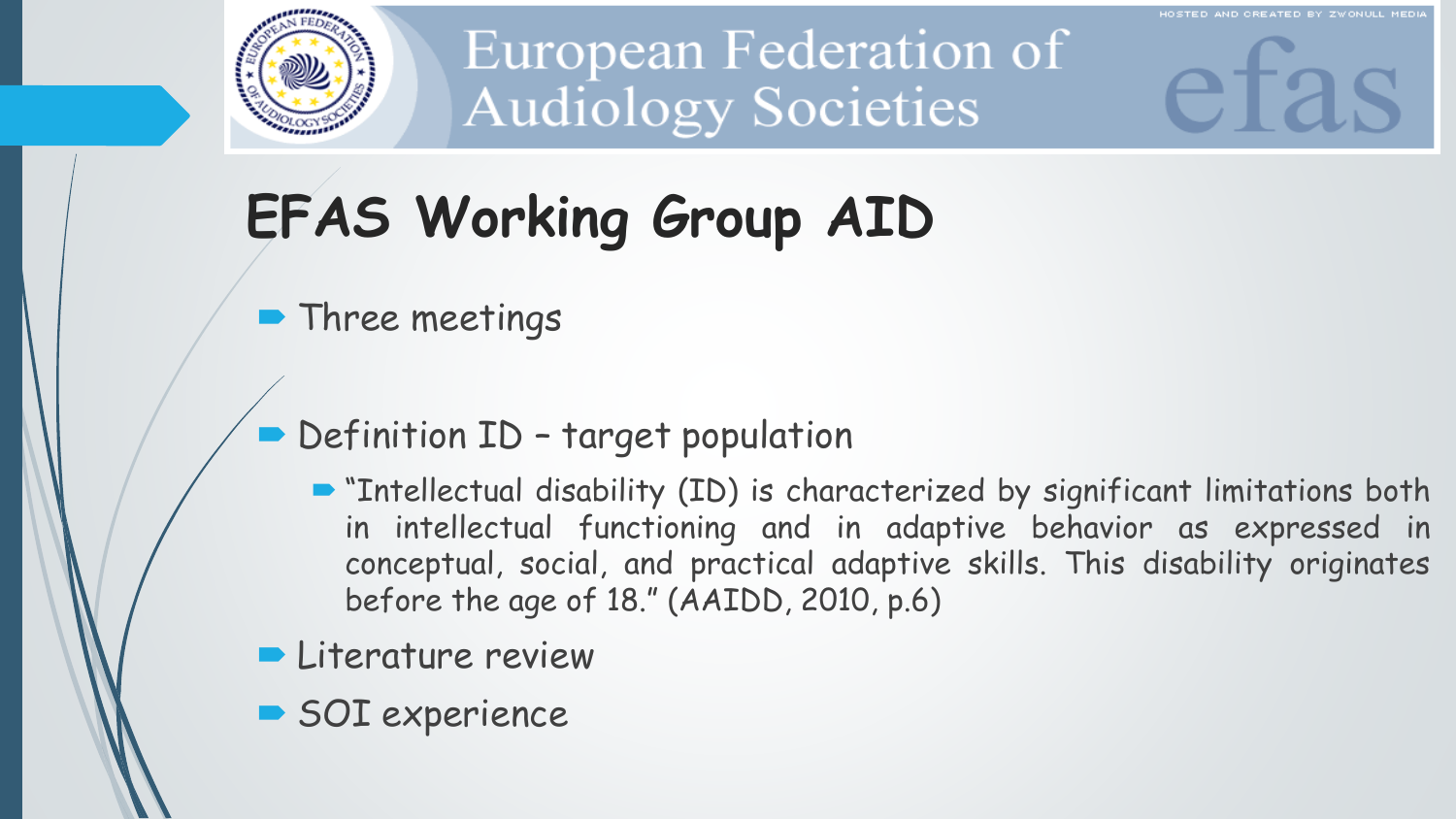

#### **EFAS Working Group AID Questionnaire - online**

- Hearing screening as part of improving accessibility of services ■Identifying current practices and approaches across Europe
- One questionnaire response for each country 15 minutes
- https://docs.google.com/forms/d/e/1FAIpQLSc59BskPGT3jQGG KY3WFipdz9uV6oRo1T0O16yoIEO49Xbj0Q/viewform?c=0&w=1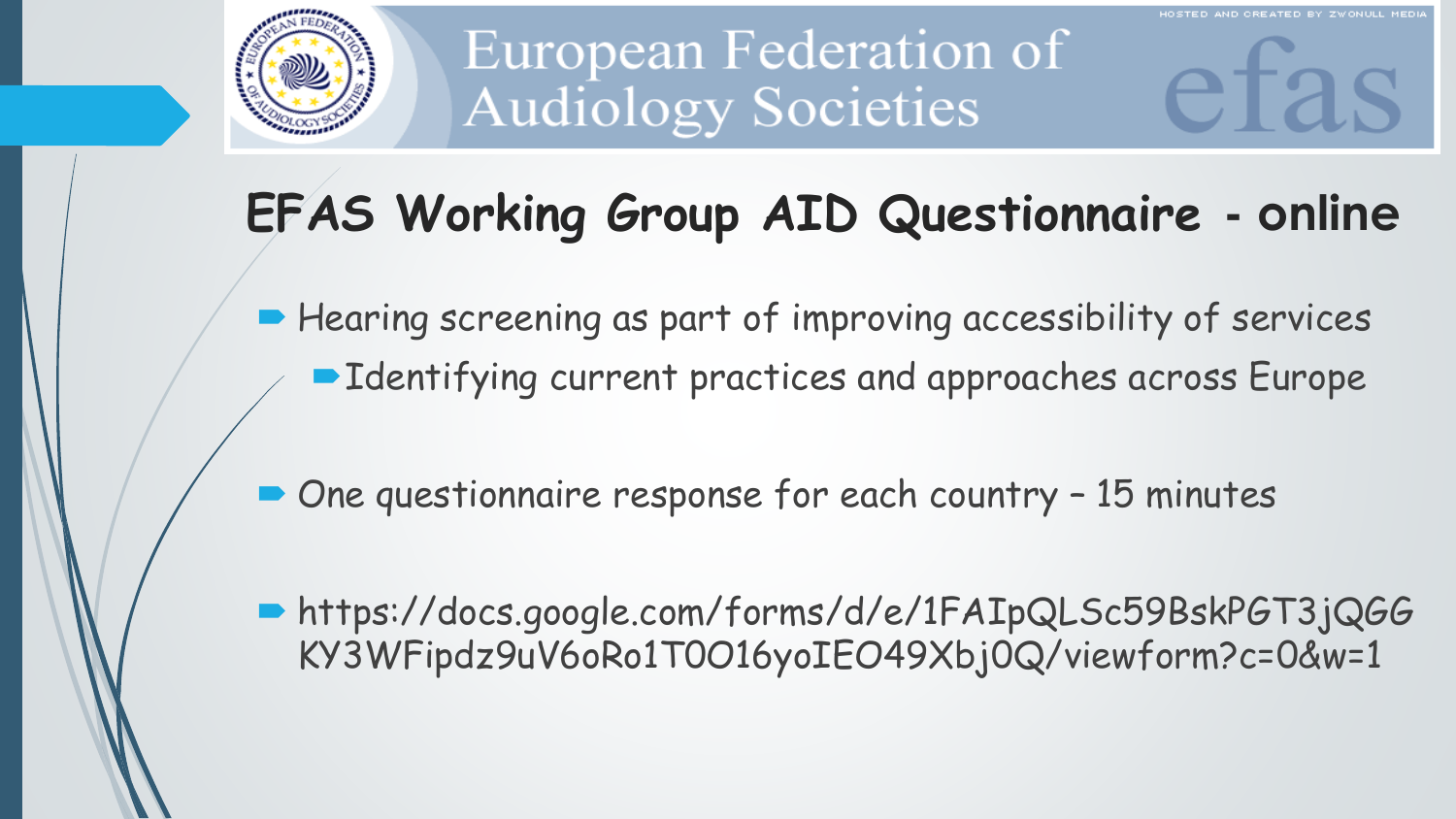

#### **EFAS Working Group AID Questionnaire - online**

OSTED AND CREATED BY ZWONULL MEDI

- **General hearing screening programmes**
	- **Implemented or not**
	- **Level**
	- **Persons to perform**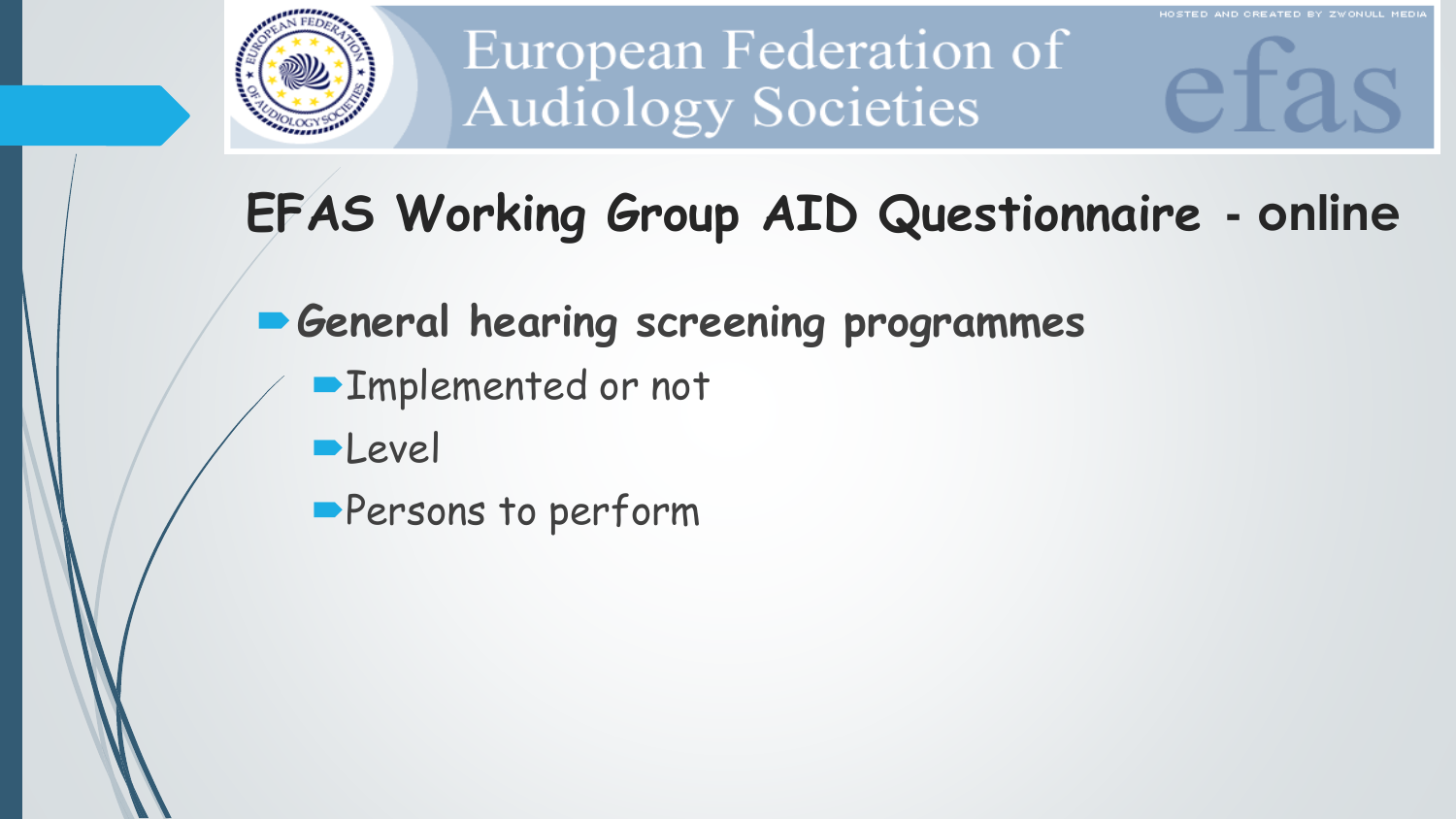

#### **EFAS Working Group AID Questionnaire - online**

**Hearing screening programmes for individuals with intellectual disabilities**

AND CREATED BY ZWONULL MED

- Down syndrome or any form of ID
- Age
- **Method**
- **Persons who performs the screening**
- **Government regulation**
- **Follow-up**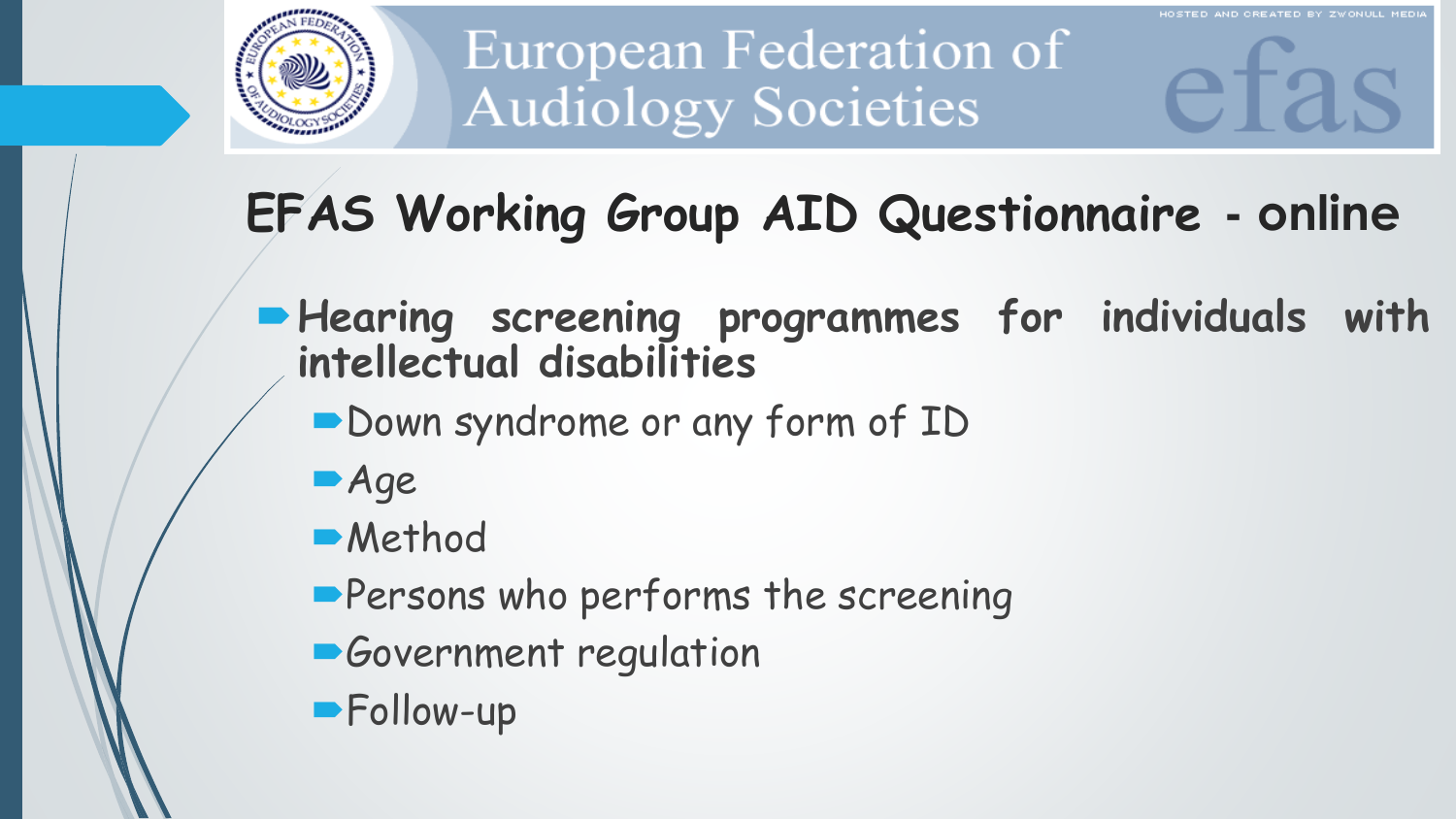

#### **EFAS Working Group AID Questionnaire - online**

- **Hearing screening programmes for individuals with intellectual disabilities**
	- Utility

Opportunities/barriers for specific hearing screening

Publications/guidelines available already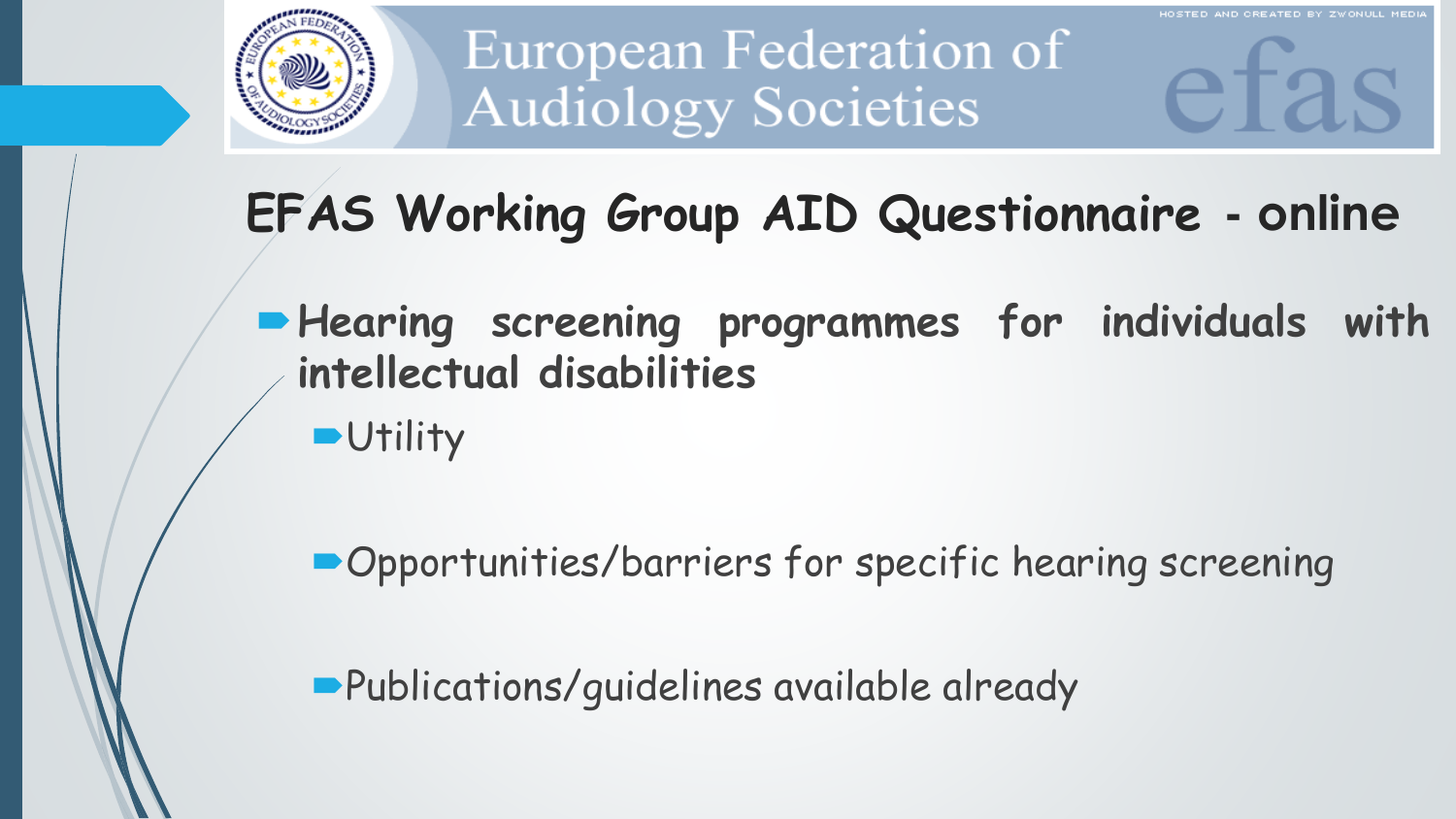

### **EFAS Working Group AID future**

**Hearing assessment** Guidelines developing



AND CREATED BY ZWONULL MED

Adaptation to national realities